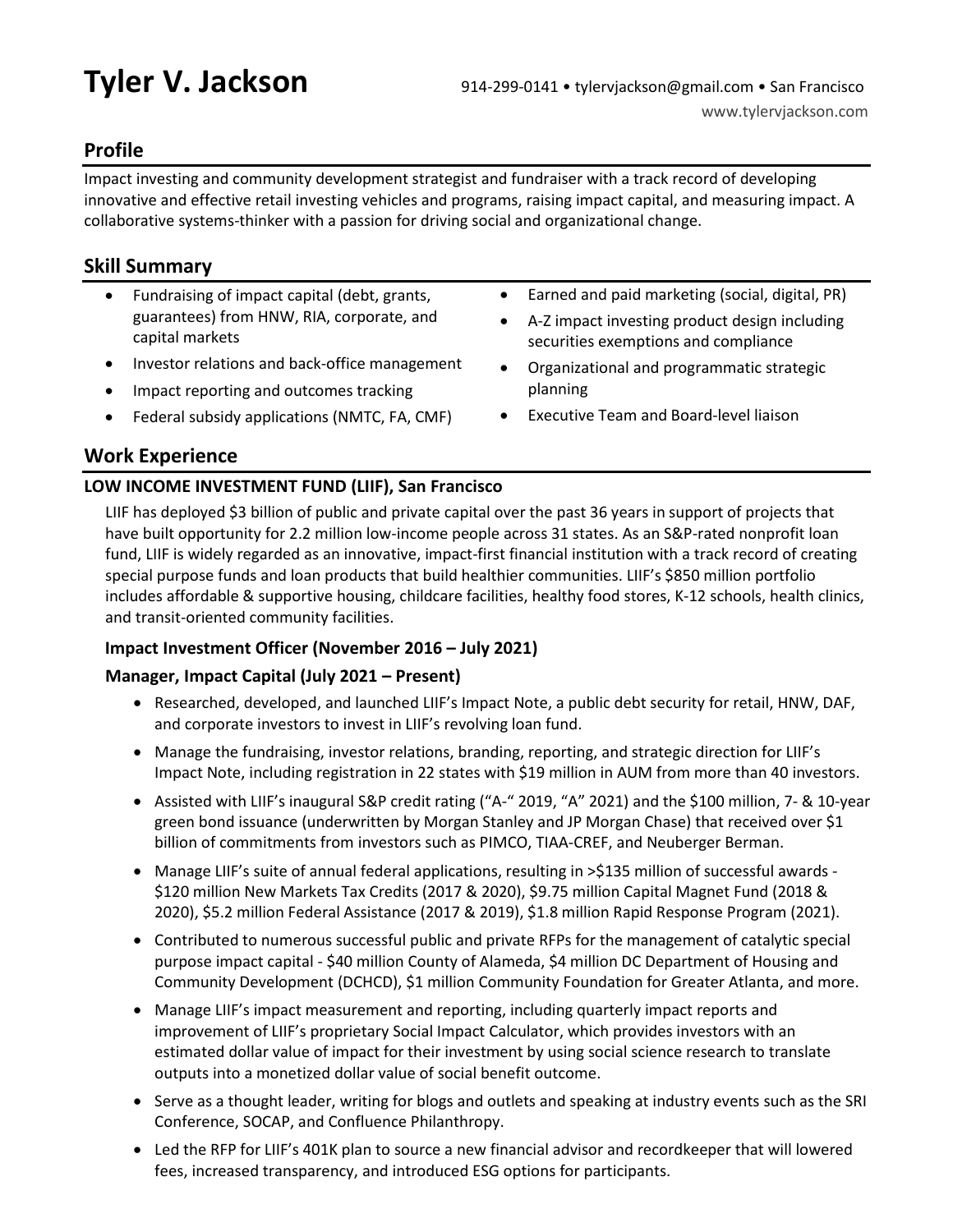#### **VALUES ADVISOR, San Francisco**

Values Advisor is a collaboration with Confluence Philanthropy that is revolutionizing the way investors find values-aligned financial advisors through a curated database and personalized matchmaking.

#### **Co-Founder (June 2016 – Nov 2016)**

- Conducted extensive market research before developing the concept into a business plan and testing a beta version of the platform with the initial cohort of financial advisors.
- Secured \$75k of seed funding from impact investors that took the company through ideation.

## **INVEST WITH VALUES, New York**

Invest with Values is a free educational resource that connects the dots between related investment areas including local banking, community investing, impact investing, and socially responsible investing.

#### **Development Manager (October 2013 – June 2016)**

- Worked hand-in-hand with the Founder to lead the strategic redesign of the site, adding news, forum, and social connectivity.
- After the rebranding, Forbes called Invest with Values the "One Stop Site for Impact Investing".

# **SHARED INTEREST, New York**

Shared Interest uses loan guarantees from impact investors to unlock commercial financing for microenterprises, small businesses, cooperatives and low-cost housing providers throughout Southern Africa.

## **Research & Planning Associate (November 2013 – January 2015)**

- Researched and identified gaps and opportunities in the South African economies where Shared Interest was expanding its services as a result of a grant from the Ford Foundation.
- Cultivated a \$300,000 pipeline of philanthropic and below-market-rate debt from IGOs, foundations, and individuals that supported Shared Interest in its expansion into Mozambique.

# **MY COLLEGE LANDLORD (MCL), Los Angeles**

MCL was a web-based social enterprise that matched college students with affordable, vetted off-campus housing opportunities and provided social functionality to match roommates, sublet, and negotiate rent.

#### **Founder (September 2010 – November 2013)**

• Hired and managed a team of 5 to build and launch team and worked closely with technical team members to take my idea from concept to realty by creating a product that matched my vision for network of connected and empowered collegiate renters.

# **Education**

# **PRESIDIO GRADUATE SCHOOL (PGS), San Francisco**

PGS is the first graduate program founded on triple-bottom-line business principles and was recently nominated by the New York Times as "the place to go if you want to change the world".

- **MBA, Sustainable Management (August 2014 – May 2016)**
- **Board Member (August 2015 – May 2016)**

# **OCCIDENTAL COLLEGE (OXY), Los Angeles**

OXY is in the top tier of liberal arts schools, known for having a politically active student body and being one of the most racially and socioeconomically integrated private colleges in the country.

- **BA, Diplomacy and World Affairs (August 2006 – May 2010)**
- **CIEE study abroad at Khon Kaen University in Thailand (December 2008 – May 2009)**